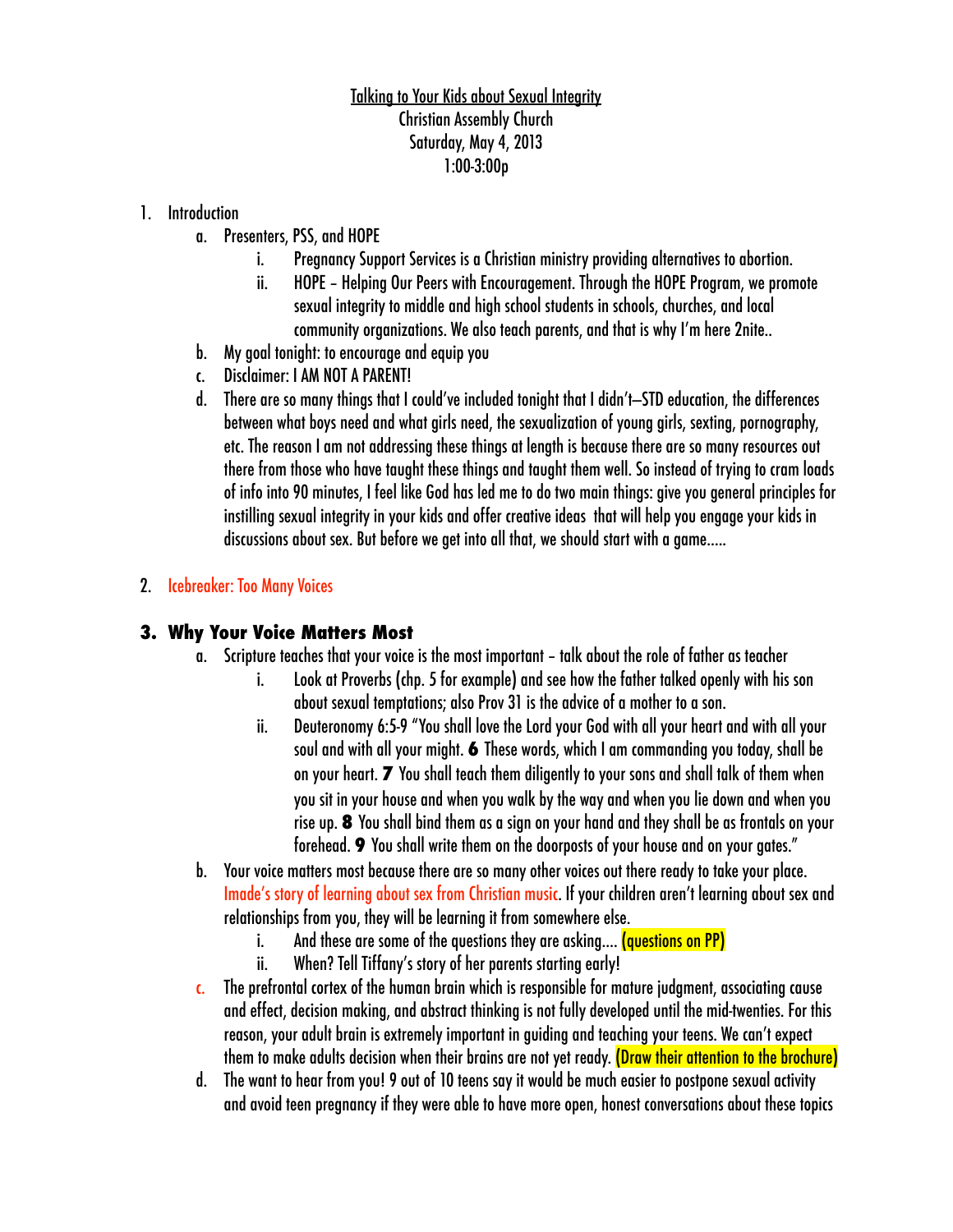with their parents. *(The National Campaign to Prevent Teen Pregnancy. Science Says; American Opinion on Teen Pregnancy and Related Issues 2003, Feb 2004)* 

## **4. What NOT to Teach?**

- a. Ask for their thoughts- What were some not so helpful things you learned about sex growing up?
	- i. That sex is bad
		- 1. "Sex is the most awful, filthy thing on earth, and you should save it for someone you love." -Anon.
		- 2. This is not biblical. If they believe that sex is bad before marriage, then they may find it difficult to all of a sudden believe that sex is good and blessed by God in marriage.
		- 3. Start with the good, with what God intended. (See Gen. 1-3)
	- ii. That sexual desire is bad
		- 1. "When I experience desire, I need not flinch in guilt, as if something unnatural has happened. Rather, I should follow the desire to its source, to learn God's original intent." –Yancey
		- 2. This causes feelings of guilt and shame.
		- 3. Sexual desire is not a sin. God put that drive within us. "…It's what we choose to do with desire and what we choose to do because of desire that makes it sinful" Do you indulge desire that can't be righteously fulfilled? Do you find ways to fulfill it that are not godly? "…also unrestrained desire…is sinful...it is wrong to harbor and nourish a secret internal desire for an illicit relationship." – quotes from Chip Bell
		- 4. Mention how we sometimes demonize male sexuality. <mark>Refer to "When Pigs Fly"</mark> article.
	- iii. That you are waiting for your future spouse. "I'm waiting for my husband/wife."
		- 1. It's good to want to share your sexuality with your spouse and to want that to be special, but it needn't be your biggest motivator. Why?
		- 2. Because your focus is your future spouse and not your present Savior
		- 3. Our obedience with regards to our sexuality (and everything else) needs to be out of a love for God.
		- 4. What happens when you start to think that a spouse will never come? Then your main motivator is no longer there. However if Christ is your motivation and your hopes for a spouse wane, you still have a foundation to stand on.
	- $iv.$  Behavior modification  $-$  A focus on changing external actions to the exclusion of addressing the heart issues that lead to such actions. It's easy and fear based .
		- 1. What does BM look like wrt purity?
			- a. Teaching them to avoid sex, but never talking about the beauty of sex and sexuality
			- b. Focusing on what behaviors are okay and what behaviors are not
		- 2. Result of BM
			- a. kids become self righteous about their physical "purity"
			- b. an attitude of entitlement this was me
			- c. complete disregard for purity of the mind and emotions –this was me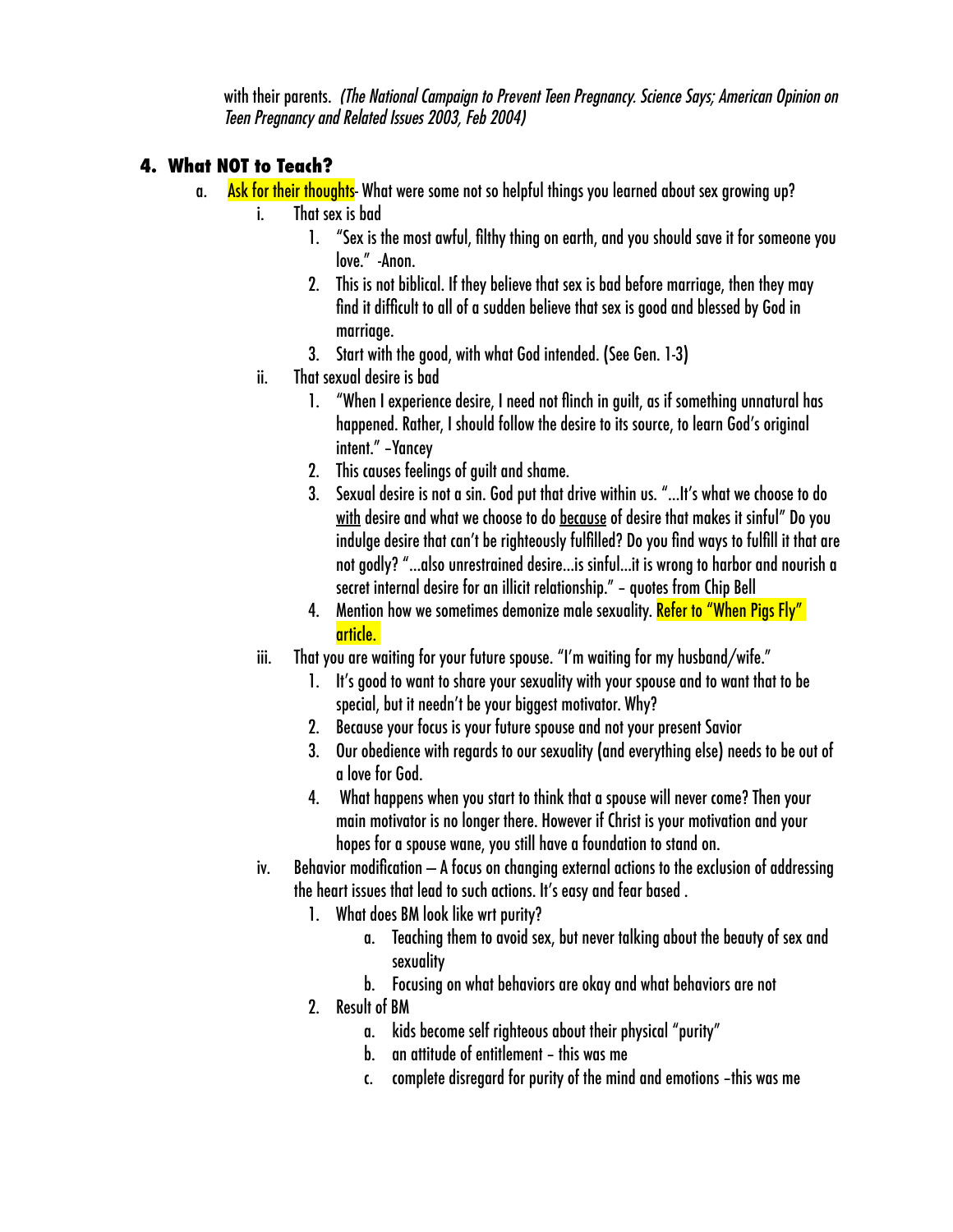- d. Could lead to belief that if we do sin sexually, it affects God's love for us; it leaves out grace; look at how Jesus treated those caught in sexual sin—John 4 and 8
- 3. The Law is Good, But we are Not
	- a. Yes, kids need to know the law of "no sex before marriage" because it acts to restrain impurity….
		- i. 1 Timothy 1:8-11  $\rightarrow$  But we know that the Law is good, if one uses it lawfully, realizing the fact that law is not made for a righteous person, but for those who are lawless and rebellious, for the ungodly and sinners, for the unholy and profane, for those who kill their fathers or mothers, for murderers and immoral men and homosexuals and kidnappers and liars and perjurers, and whatever else is contrary to sound teaching, according to the glorious gospel of the blessed God, with which I have been entrusted.
	- b. Nobody wants their kids to be in the category of lawless, rebellious, ungodly, and sinful. But the truth is that is what we all are until we come to faith in Christ. The great hope of every parent is that their kids will get to a place where they live purely because the law of purity is written on their hearts, not because purity is imposed on them externally.

### **BREAK HERE FOR FIVE MINUTES**

#### 5. **What TO Teach?**

- a. Instead of fear and behavior modification, teach your kids about God, His character, His deeds, His commands and why these commands are in place. READ Psalms 78.
	- i. Note what we are to tell the next generation—the praiseworthy deeds of the Lord, his power, and his wonder.
	- ii.  $v.7 \rightarrow$  our children putting their trust in God and not forgetting His deeds is what will lead to the keeping of His commands
		- 1. What God has done for us = providing for our salvation!
			- a. He only tells us what to do after showing us what He's done
		- 2. Don't let them forget. Keep the Lord ever before them.
			- a. Idea—keep a family prayer journal, notebook, record where you record prayers and praises
- b. The Beginning Adam and Eve (briefly walk thru Genesis 1-3)
	- 1. This is starting with the good…what God intended…giving a vision
- c. Why God reserves sex for the marriage relationship.
	- i. Because the marriage relationship paints a picture of our relationship with Him. (more for older kids)
		- 1. We have a covenant rel.ship with God. Since we are called by His name we have intimate access to Him. Sex is an earthly glimpse of this level of intimacy we have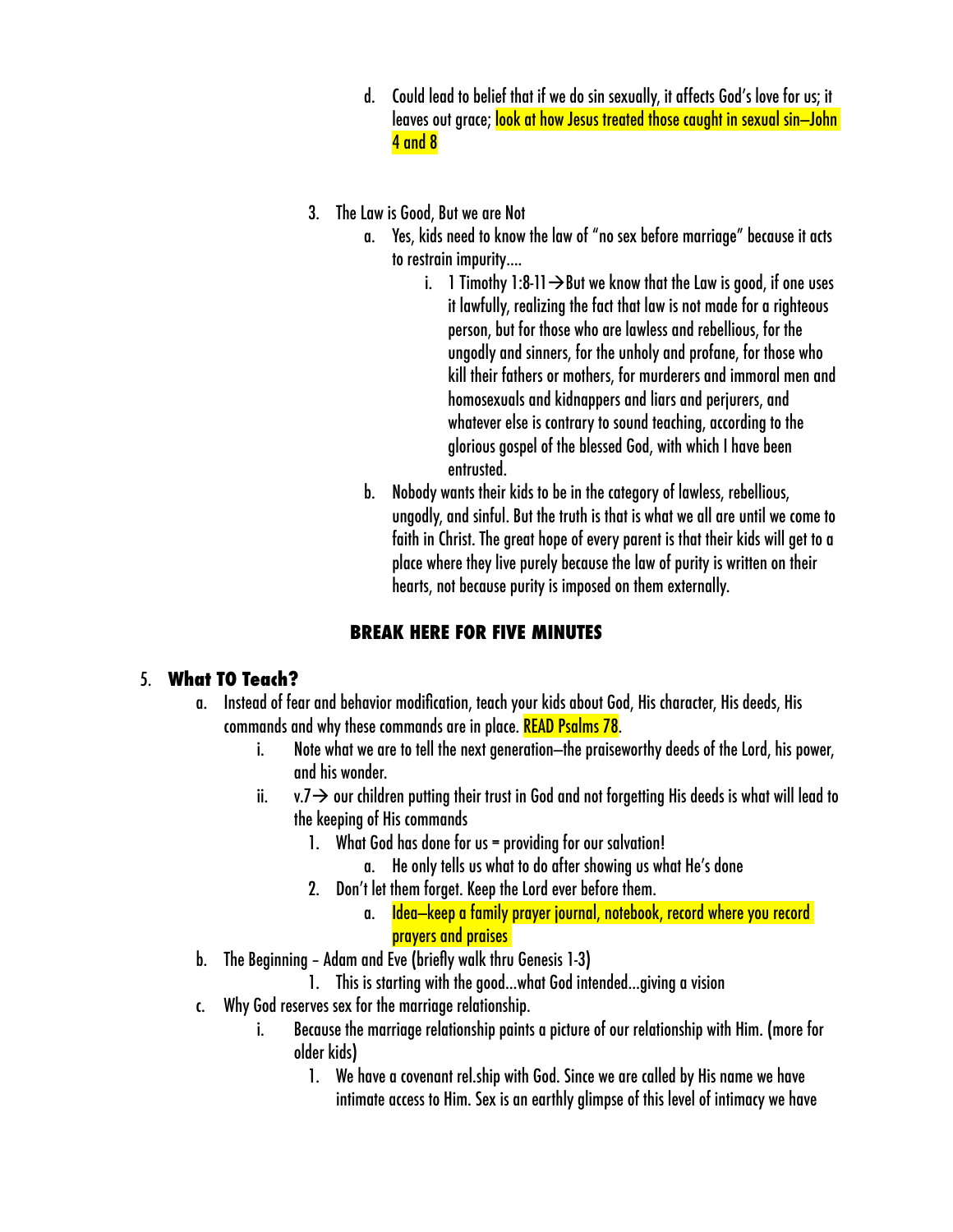with God. (in Bible same Hebrew word "know" referes to knowing God and also to the intimate relations between husband and wife.

- 2. The Theology of the Body series
- ii. Body, soul, and spirit
	- 1. Body: good to have anatomy and reproduction discussion early (share about Chewning); really young kids need to know proper names for body parts and good touch/bad touch; point to resources on STDs
	- 2. Soul: briefly mention Hooked and brain chemicals and bonding; tell them how students really connect with this part of the presentation
	- 3. Spirit: 1 Thessalonians 4:1-8; sex in marriage can draw us closer to God and in wrong context can provide occasion for deception
- 6. **How to Teach It?**  $\rightarrow$  I wish I could give you a quick and easy formula that works all the time every time, but I just can't. Every child is different. Every parent is different. I have tried to give you general guidelines and principles, but I cannot script how they will be applied in your home. What I can do is spark your imagination and help you think of ways to connect with your kids on this subject.
	- a. PRAY. Allow Holy Spirit to guide you as you guide them. Take advantage of teachable moments.
	- b. KNOW WHO THEY ARE  $\rightarrow$  In order to connect you have to know who they are. Who are they?
		- i. People born between 1984 and 2002 are considered Millenials or Generation Y
		- ii. Sense of entitlement, out of touch with reality, instant gratification, media overload, short attention span, upload generation, they love being a part of making things happen, used to multi-tasking and doing things themselves; very relational; want to learn from older people
		- iii. These traits can be challenging AND advantageous in teaching sexual integrity/purity.
			- 1. Example: If you've never had to wait for anything, the idea of waiting for sex seems preposterous.
			- 2. Example: The fact that they want to hear from older ppl, opens the door for really honest conversations about sex.
	- c. KNOW WHAT INFLUENCES THEM  $\rightarrow$  what is their world like?
		- i. Quoted from "Hooked" by Joe S. Mcillhany and Freda McKissic Bush: "In a report published in the Journal of the American Medical Association, Michael D. Resnick, Ph.D. and his coauthors showed that adolescents who we strong enough to avoid sexual involvement had three primary things in common:
			- 1. High levels of parent-family connectedness
			- 2. Parental disapproval of the adolescent becoming sexually active, and
			- 3. Parental disapproval of the adolescent using contraception.
		- ii. Some specifics (ask parents for any influences that disturb them):
			- 1. CPYU Top Ten List (point this out in their folders)
				- a. Encourage parents to check out MTV, radio, etc so you know what's out there
			- 2. Talk briefly about the influence of porn—how it has worked its way into mainstream culture and how ppl are desensitized to it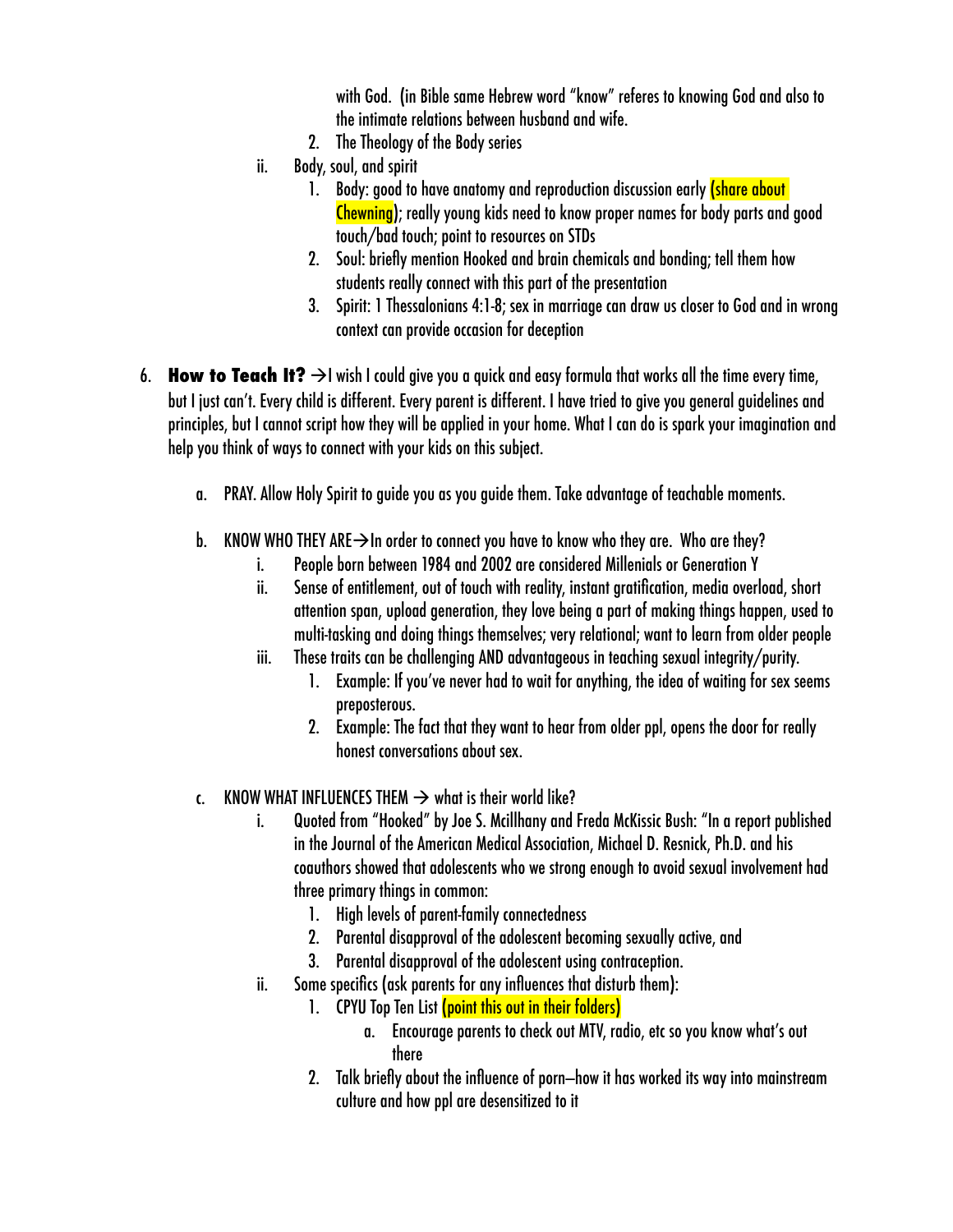- d. Be E.P.I.C.  $\rightarrow$  an acronym to help you remember the teaching styles that appeal to young people today
	- i. EXPERENTIAL Offer lab experiences for them to observe, explore and learn from
		- 1. Visit a pregnancy care center or adoption agency
	- ii. PARTICIPATING let them discover truth through discussion and participate in outcomes
		- 1. Teach them to pray Scripture—Ex. 1 Thess. 4:3-5
		- 2. Teach them to evaluate songs through the lens of Scripture
			- a. Choose popular songs, look at them beside Scripture (point to example in folder)
	- iii. IMAGE RICH provide images through narratives, symbols, and metaphors (images over words)
		- 1. Point to metaphor use Sex is like fire
		- 2. Scripture is full of rich narrative Song of Solomon, Samson and Delilah, Proverbs, David & Bathsheba, Ruth and Boaz, etc.
		- 3. Your Story Youth want authenticity. Letting your kids know you doesn't mean sharing the gory details of all your mistakes and weaknesses. Be honest, but age appropriate, and share how your experiences have impacted your journey.
	- iv. CONNECTING utilize technology and furnish a safe environment for community
		- 1. Have other adults in your child's life who they would feel comfortable talking to
		- 2. Share what the Trinity moms did for their daughters
		- 3. Tell them that if they have questions that are too embarrassing they can text them to you
		- 4. Make sure they see healthy godly marriages

### 7. Other Pointers

- a. Don't get upset with them for asking
- b. Ask what they think about it or what they've heard so you can see where they are
- c. To minimize the fear/awkwardness you could say something like "oh I used to wonder about that too when I was your age." But only say it if it's true.
- d. How you talk about certain subjects around your kids (homosexuality, teen pregnancy, etc) will affect whether or not they feel comfortable coming to you if/when those issues arise in their own life
- e. Continual ongoing conversations, not a one time event
- 8. What about the Hard Stuff?
	- a. Homosexuality
	- b. Porn
	- c. Masturbation
	- d. Sexual Abuse
- 9. Q&A
- 10. Thank You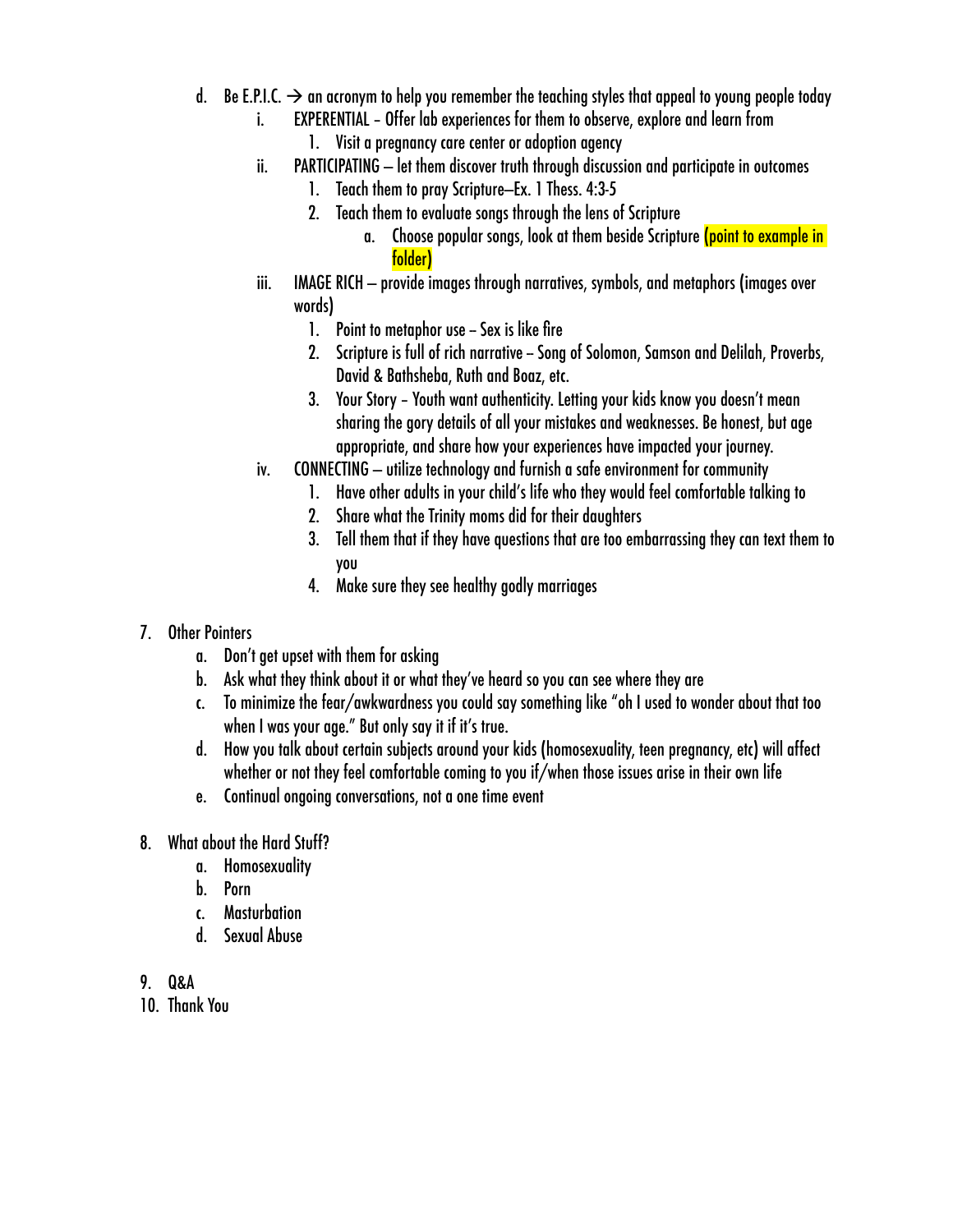# **Psalms 78**

**1 ([A](http://www.biblegateway.com/passage/?search=psalms%2078&version=NASB#cen-NASB-15115A))**Listen, O my people, to my **[[b\]](http://www.biblegateway.com/passage/?search=psalms%2078&version=NASB#fen-NASB-15115b)**instruction; **([B\)](http://www.biblegateway.com/passage/?search=psalms%2078&version=NASB#cen-NASB-15115B)**Incline your ears to the words of my mouth. **2** I will **([C](http://www.biblegateway.com/passage/?search=psalms%2078&version=NASB#cen-NASB-15116C))**open my mouth in a parable; I will utter **[\(D\)](http://www.biblegateway.com/passage/?search=psalms%2078&version=NASB#cen-NASB-15116D)**dark sayings of old, **3** Which we have heard and known, And **([E\)](http://www.biblegateway.com/passage/?search=psalms%2078&version=NASB#cen-NASB-15117E)**our fathers have told us. **4** We will **[\(F](http://www.biblegateway.com/passage/?search=psalms%2078&version=NASB#cen-NASB-15118F))**not conceal them from their children, But **[\(G\)](http://www.biblegateway.com/passage/?search=psalms%2078&version=NASB#cen-NASB-15118G)**tell to the generation to come the praises of the LORD, And His strength and His **[\(H\)](http://www.biblegateway.com/passage/?search=psalms%2078&version=NASB#cen-NASB-15118H)**wondrous works that He has done. **5** For He established a **[\(I\)](http://www.biblegateway.com/passage/?search=psalms%2078&version=NASB#cen-NASB-15119I)**testimony in Jacob And appointed a **([J](http://www.biblegateway.com/passage/?search=psalms%2078&version=NASB#cen-NASB-15119J))**law in Israel, Which He **[\(K](http://www.biblegateway.com/passage/?search=psalms%2078&version=NASB#cen-NASB-15119K))**commanded our fathers That they should **[\[c\]](http://www.biblegateway.com/passage/?search=psalms%2078&version=NASB#fen-NASB-15119c)([L](http://www.biblegateway.com/passage/?search=psalms%2078&version=NASB#cen-NASB-15119L))**teach them to their children, **6 [\(M](http://www.biblegateway.com/passage/?search=psalms%2078&version=NASB#cen-NASB-15120M))**That the generation to come might know, *even* **[\(N](http://www.biblegateway.com/passage/?search=psalms%2078&version=NASB#cen-NASB-15120N))**the children *yet* to be born, *That* they may arise and **[\(O](http://www.biblegateway.com/passage/?search=psalms%2078&version=NASB#cen-NASB-15120O))**tell *them* to their children, **7** That they should put their confidence in God And **([P\)](http://www.biblegateway.com/passage/?search=psalms%2078&version=NASB#cen-NASB-15121P)**not forget the works of God, But **[\(Q\)](http://www.biblegateway.com/passage/?search=psalms%2078&version=NASB#cen-NASB-15121Q)**keep His commandments, **8** And **[\(R\)](http://www.biblegateway.com/passage/?search=psalms%2078&version=NASB#cen-NASB-15122R)**not be like their fathers, A **([S\)](http://www.biblegateway.com/passage/?search=psalms%2078&version=NASB#cen-NASB-15122S)**stubborn and rebellious generation, A generation that **[\(T](http://www.biblegateway.com/passage/?search=psalms%2078&version=NASB#cen-NASB-15122T))**did not **[[d](http://www.biblegateway.com/passage/?search=psalms%2078&version=NASB#fen-NASB-15122d)]**prepare its heart And whose spirit was not **[\(U\)](http://www.biblegateway.com/passage/?search=psalms%2078&version=NASB#cen-NASB-15122U)**faithful to God. **9** The sons of Ephraim **[\[e\]](http://www.biblegateway.com/passage/?search=psalms%2078&version=NASB#fen-NASB-15123e)**were **[\(V](http://www.biblegateway.com/passage/?search=psalms%2078&version=NASB#cen-NASB-15123V))**archers equipped with bows, *Yet* **([W](http://www.biblegateway.com/passage/?search=psalms%2078&version=NASB#cen-NASB-15123W))**they turned back in the day of battle. **10** They **[\(X](http://www.biblegateway.com/passage/?search=psalms%2078&version=NASB#cen-NASB-15124X))**did not keep the covenant of God And refused to **[\(Y](http://www.biblegateway.com/passage/?search=psalms%2078&version=NASB#cen-NASB-15124Y))**walk in His law; **11** They **([Z](http://www.biblegateway.com/passage/?search=psalms%2078&version=NASB#cen-NASB-15125Z))**forgot His deeds And His **[\[f](http://www.biblegateway.com/passage/?search=psalms%2078&version=NASB#fen-NASB-15125f)]**miracles that He had shown them. **12 ([AA](http://www.biblegateway.com/passage/?search=psalms%2078&version=NASB#cen-NASB-15126AA))**He wrought wonders before their fathers In the land of Egypt, in the **([AB](http://www.biblegateway.com/passage/?search=psalms%2078&version=NASB#cen-NASB-15126AB))**field of Zoan. **13** He **[\(AC\)](http://www.biblegateway.com/passage/?search=psalms%2078&version=NASB#cen-NASB-15127AC)**divided the sea and caused them to pass through, And He made the waters stand **[\(AD](http://www.biblegateway.com/passage/?search=psalms%2078&version=NASB#cen-NASB-15127AD))**up like a heap. **14** Then He led them with the cloud by **([AE\)](http://www.biblegateway.com/passage/?search=psalms%2078&version=NASB#cen-NASB-15128AE)**day And all the night with a **[\(AF](http://www.biblegateway.com/passage/?search=psalms%2078&version=NASB#cen-NASB-15128AF))**light of fire. **15** He **[\(AG](http://www.biblegateway.com/passage/?search=psalms%2078&version=NASB#cen-NASB-15129AG))**split the rocks in the wilderness And gave *them* abundant drink like the ocean depths. **16** He **[\(AH\)](http://www.biblegateway.com/passage/?search=psalms%2078&version=NASB#cen-NASB-15130AH)**brought forth streams also from the rock And caused waters to run down like rivers. **17** Yet they still went on to sin against Him

by provoking *and* rebelling against the Most High in the wilderness (in the land of